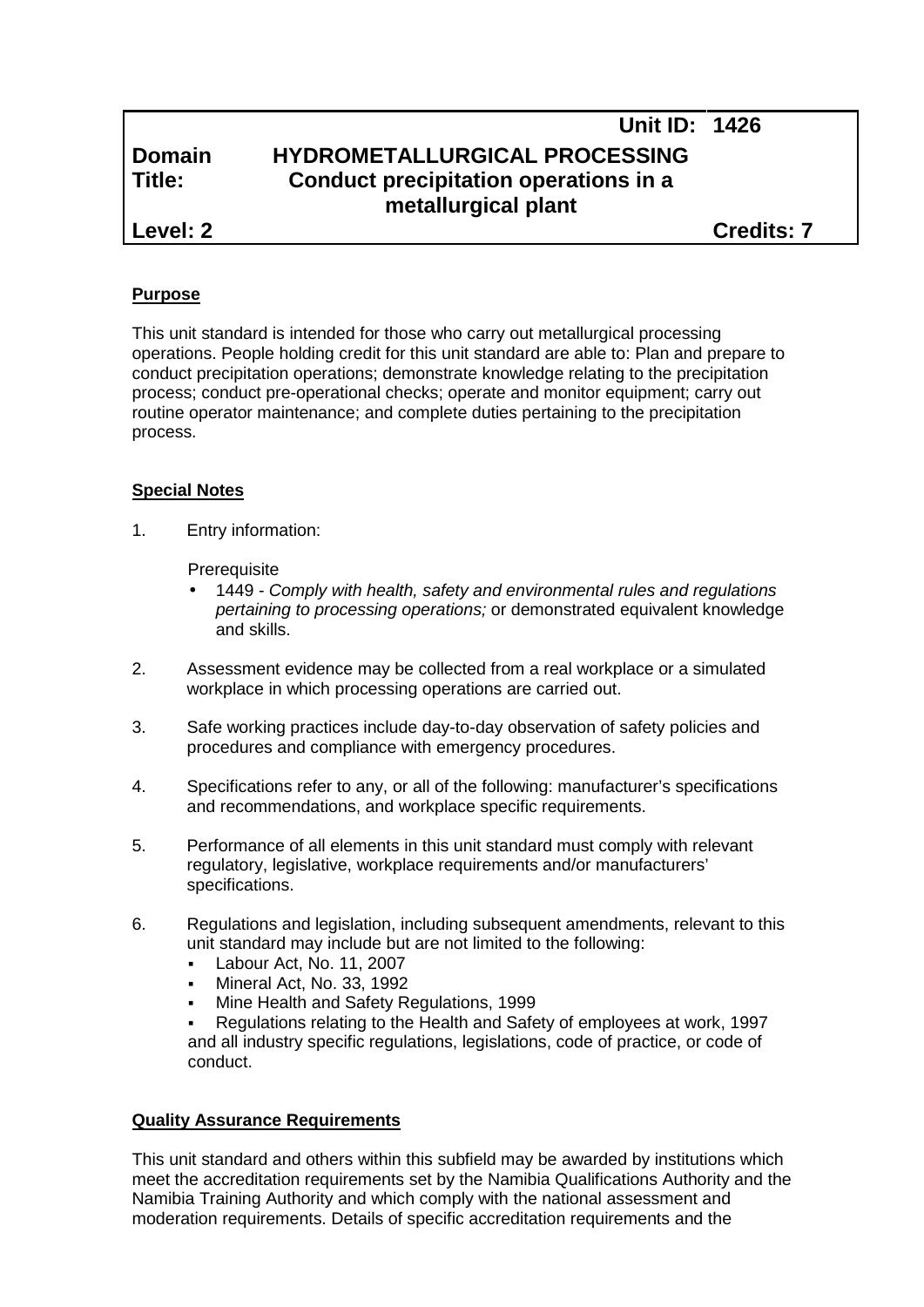national assessment arrangements are available from the Namibia Qualifications Authority and the Namibia Training Authority. All approved unit standards, qualifications and national assessment arrangements are available on the Namibia Training Authority website www.nta.com.na.

# **Elements and Performance Criteria**

## **Element 1: Plan and prepare to conduct precipitation operations**

## **Performance Criteria**

- 1.1 Work instructions, including plans, specifications, quality requirements and operational details are obtained, explained, clarified and applied to the allocated task.
- 1.2 Safety and security requirements, including personal protective clothing and equipment are obtained from the site safety plan, workplace policies and procedures, explained, and applied to the allocated task.
- 1.3 Equipment, tools, fuel, lubricants, attachments and accessories selected to carry out tasks are checked for consistency with the requirements of the job, their usability and any faults rectified or reported prior to commencement of work.
- 1.4 Environmental protection requirements are identified from the project environmental management plan and applied to the allocated task.
- 1.5 Work area is inspected and prepared according to workplace procedures.

## **Element 2: Demonstrate knowledge relating to the precipitation process**

## **Range**

Principal components include precipitation system components; auxiliary systems; safety devices; and reagents.

## **Performance Criteria**

- 2.1 The actions and conditions pertaining to a safe, healthy environment in the precipitation process are described.
- 2.2 The importance of the precipitation process is described in terms of achieving specified production requirements.
- 2.3 Hazards and associated risks are identified through relevant risk assessment procedures.
- 2.4 The principal components of the precipitation system are identified and their functions described in terms of design and operational requirements.
- 2.5 The communication requirements pertaining to the leaching process are described.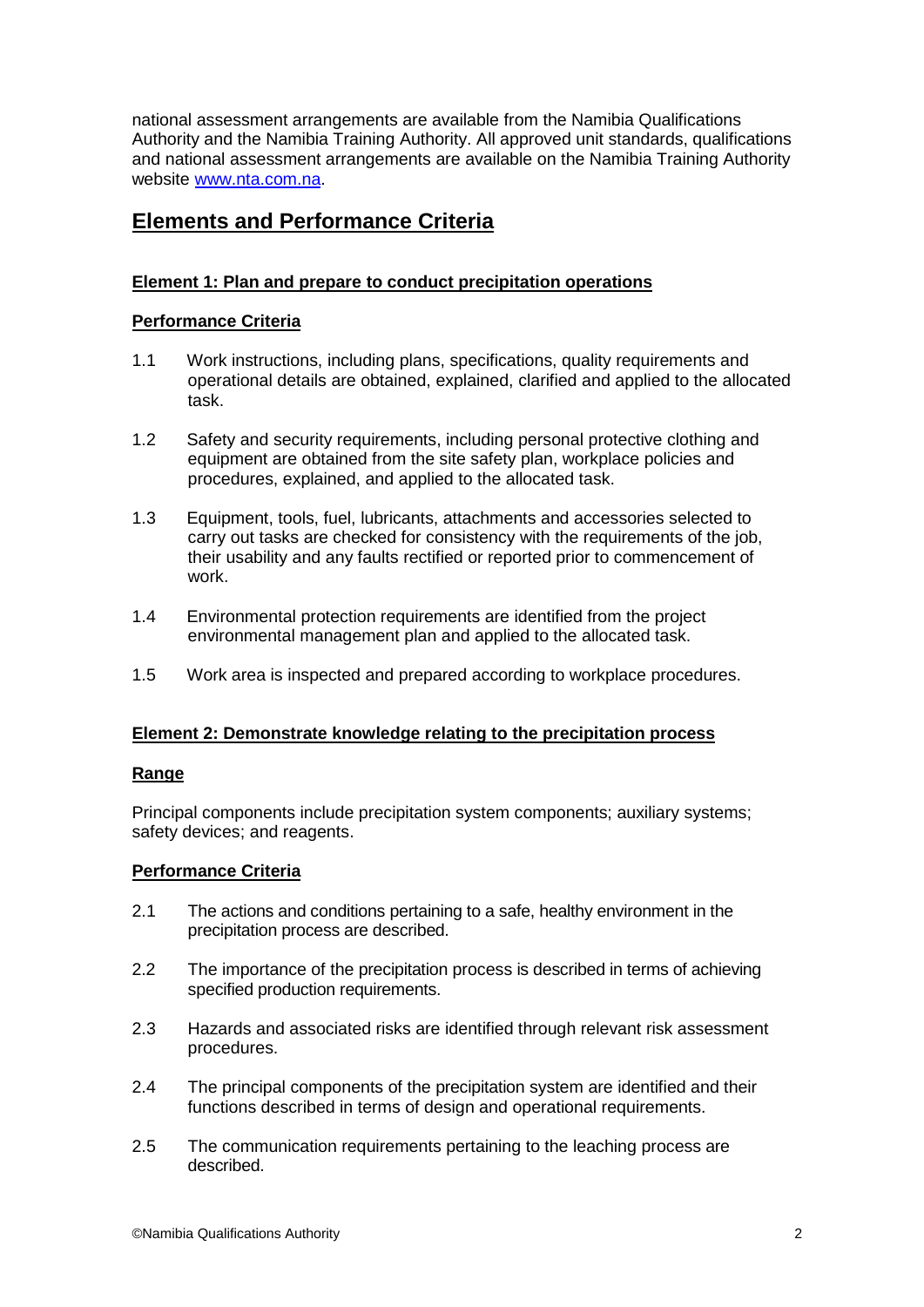2.6 Corrective actions, in case of sub-standard conditions and problems be encountered, are described.

## **Element 3: Conduct pre-operational checks**

#### **Performance Criteria**

- 3.1 Workplace hazards and associated risks are identified, minimised or eliminated according to workplace procedures and legislative requirements.
- 3.2 The precipitation system is examined and substandard conditions are reported to appropriate personnel according to workplace procedures.
- 3.3 Start-up and shutdown procedures are conducted according to manufacturer's specifications.

#### **Element 4: Operate and monitor equipment**

#### **Range**

Monitoring and controlling of the precipitation process may include but is not limited to adjustments of equipment, and adding of reagents in order to meet operating parameters according to workplace specifications.

#### **Performance Criteria**

- 4.1 Workplace hazards and associated risks are identified, minimised or eliminated according to workplace procedures and legislative requirements.
- 4.2 The equipment is operated according to workplace procedures.
- 4.3 The precipitation process is monitored and controlled, and optimum production ensured through effective communication according to workplace procedures.
- 4.4 If necessary, corrective and/or reporting actions are taken according to workplace procedures.

#### **Element 5: Carry out routine operator maintenance**

#### **Performance Criteria**

- 5.1 Workplace hazards and associated risks are described, identified, minimised or eliminated according to workplace procedures and legislative requirements.
- 5.2 The work area is prepared in readiness for maintenance work to be carried out.
- 5.3 Maintenance, replacement or other maintenance is carried out within scope of responsibility according to manufacturer's specifications and workplace procedures.
- 5.4 System is restored to operational status and relevant documentation completed.